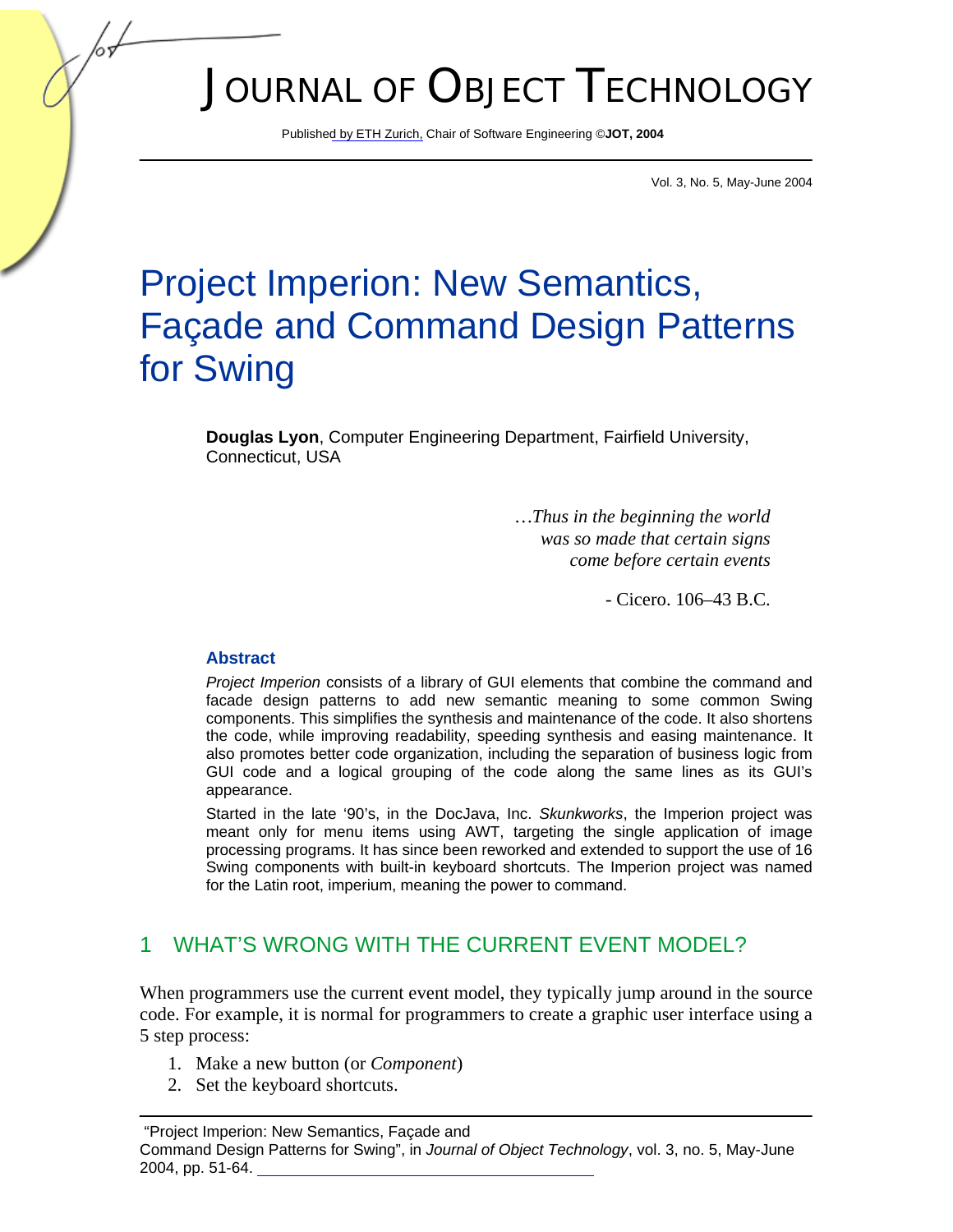

- 3. Add the button to the container.
- 4. Add an *ActionListener* to the button
- 5. Create a long dispatch in an *actionPerformed* method.

Visiting code in several places in order to add a feature is a fruitful source of errors. The code is also hard to maintain, and less readable in that the programmer must jump back and forth in the code file to see declarations, installation of components into GUI containers and implementations of event listeners.

Such an approach does not scale well. When the number of different components gets large, these jump points can be many lines of code away from one another. To illustrate the programmers' jumping around in the code, consider the following example:

```
package gui.run.examples;
```

```
import javax.swing.JButton; 
import javax.swing.JFrame; 
import java.awt.Container; 
import java.awt.FlowLayout; 
import java.awt.event.ActionEvent; 
import java.awt.event.ActionListener; 
public class CommandFrame extends JFrame 
         implements ActionListener { 
     //1. Make the new buttons 
     JButton okButton = new JButton("OK"); 
     JButton cancelButton = new JButton("cancel"); 
     public CommandFrame() { 
         Container c = getContentPane(); 
         //2. Set the shortcuts 
         okButton.setMnemonic('o'); 
         cancelButton.setMnemonic('c'); 
         //3. Add the components to the 
         // container 
         c.add(okButton); 
         c.add(cancelButton); 
         //4. Set up the ActionListeners 
         okButton.addActionListener(this); 
         cancelButton.addActionListener(this); 
         c.setLayout(new FlowLayout()); 
         setSize(200, 200); 
         show(); 
     }
```

```
 public void actionPerformed(ActionEvent e) {
```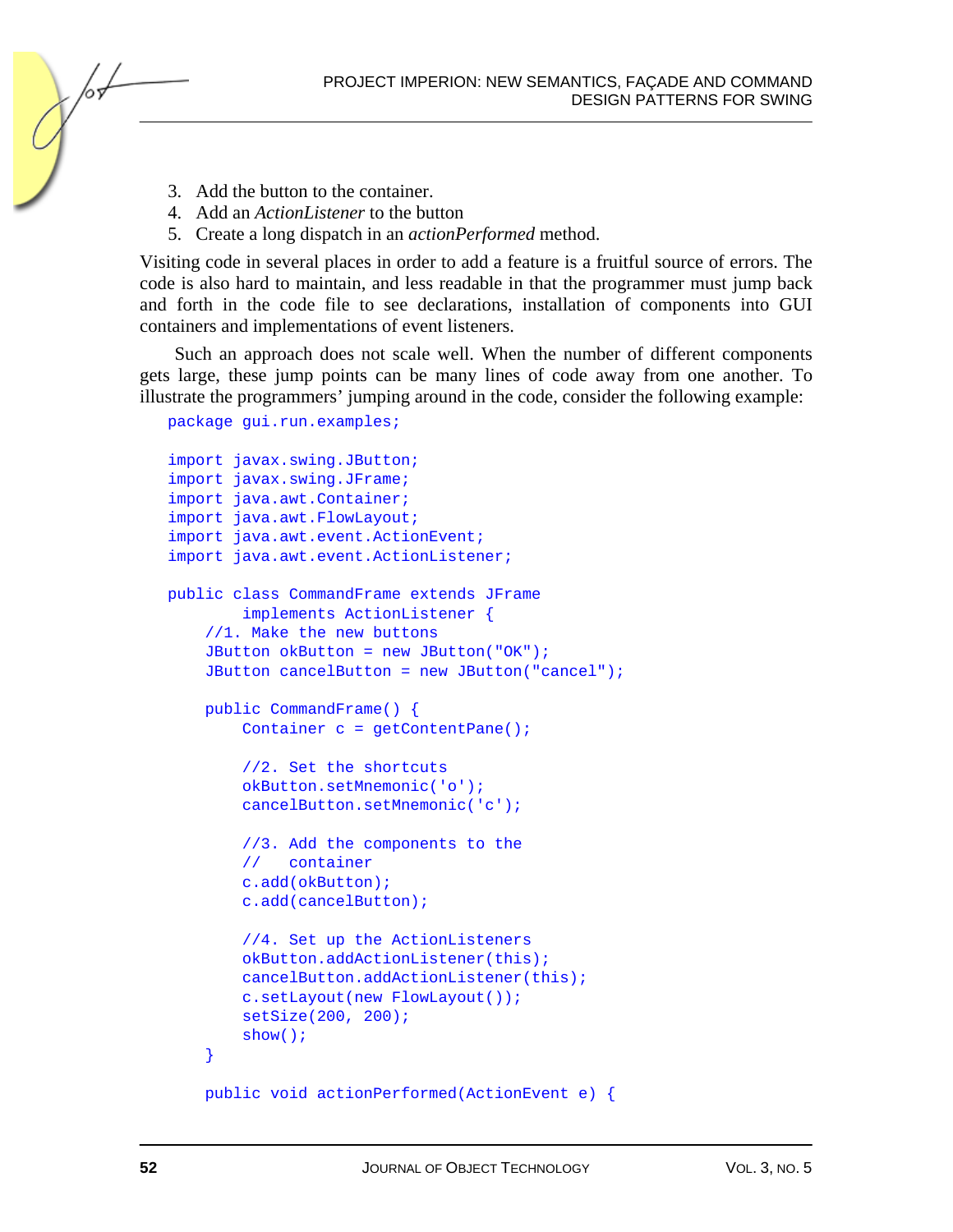```
 Object o = e.getSource(); 
         // 5. Add to a if-else dispatch 
         if (o == okButton) 
              System.out.println("ok"); 
         else if (o == cancelButton) 
              System.out.println("cancel"); 
     } 
     public static void main(String[] args) { 
         new CommandFrame(); 
 } 
}
```
Thus, the typical procedure is to put an instance of a button into a class member variable. During the initialization phase for the GUI, the shortcuts are established, components are added to the container and the listeners are added. During the event handling dispatch we check the event to see if it the button was selected. As a result, we have created a situation where we have to visit the code in several places. This complicated procedure for adding code also complicates maintenance and decreases reliability of the program. It also adds more code. The output of the *CommandFrame* is shown in Figure 1.



Figure 1. OK-Cancel Dialog.

In addition, using the above formulated *actionPerformed* method, one can expect a rather long dispatch. As an example, consider the following code, taken from [Lyon 1999]:

```
 public void actionPerformed(ActionEvent e) { 
         if (match(e, mandelbrot_mi)) { 
             mandelbrot(); 
             return; 
 } 
         if (match(e, goslab_mi)) { 
             goslab(); 
             return; 
 } 
// .... 17 if statements later.... 
         if (match(e, systemInfo_mi)) { 
             systemInfo(); 
             return; 
 } 
        super.actionPerformed(e);
     }
```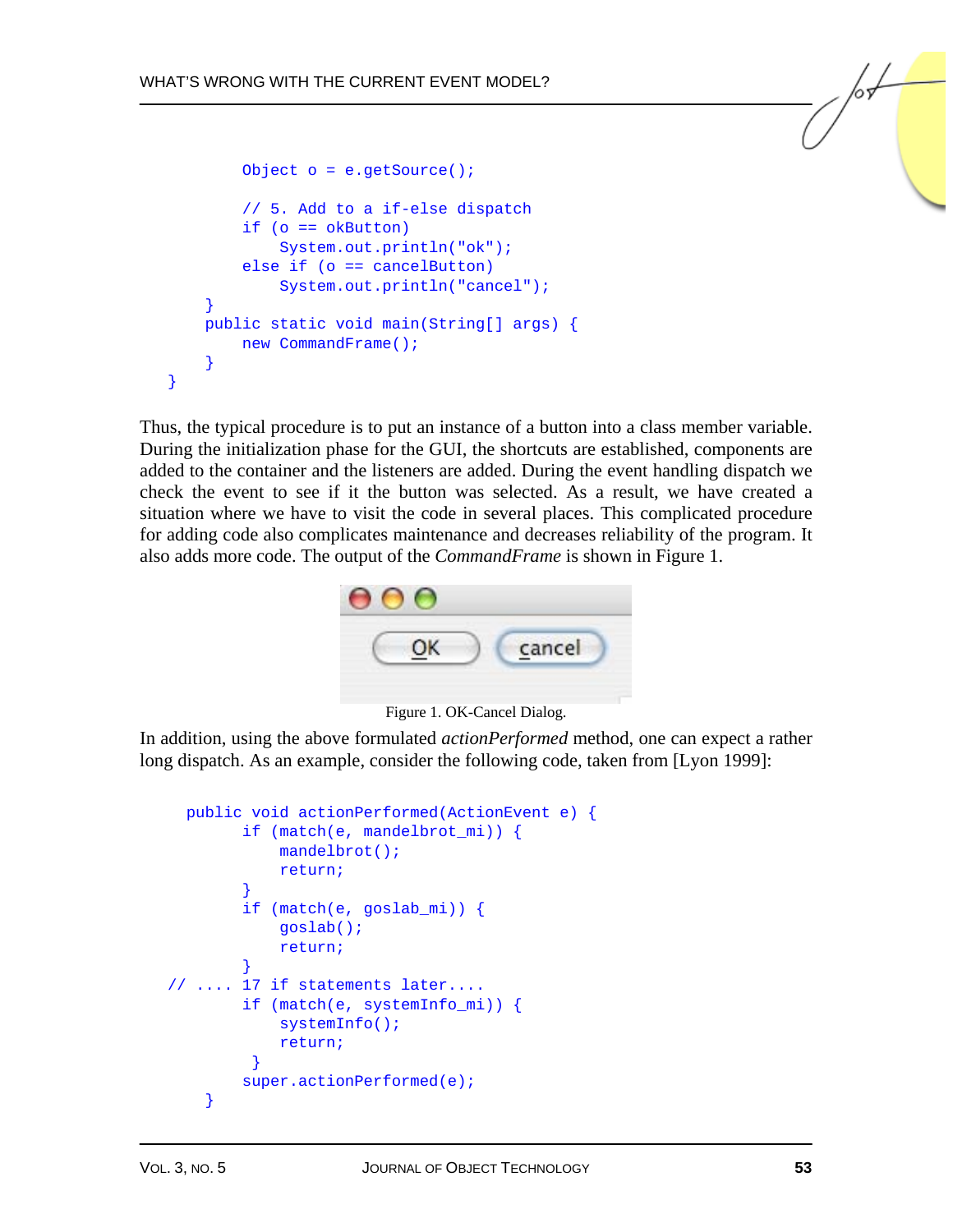Such long dispatches can be exceedingly difficult to maintain. And GUI elements are removed from their definitions by hundreds of lines of code (in programs of only modest complexity). Even more insidious is the invocation:

#### super.actionPerformed(e);

This can make reference to an unknown number of concrete super-classes that improve implementation reuse at a cost of increased fragility. In short, such a programming style does not scale well because it does not encapsulate complexity at the right level. The following section shows that adding function points in this way is a waste of time (i.e., unnecessarily difficult *and* wrong-headed).

> *If you don't have time to do it right the first time, when will you have time to do it again?*

> > – Unknown

### 2 BUILDING A BETTER BUTTON

This section presents an approach to building the same program by creating a new, more feature-rich button, called the *RunButton*. A *RunButton* instance is a button that knows how to run itself. Such a button makes use of what is known as the *command design pattern*. The command design pattern places an instance of a command into an instance of another class, call the *issuer.* For example, a button can have the role of the issuer, holding a reference to an instance of a command. Thus a *RunButton will* invoke a command (*run()*) on the command instance. The command instance has the role of either message forwarding the command to a specific recipient or of executing the command itself.

We define the *RunButton* class as a subclass of the *JButton* class. It works using the *façade design pattern* to map the ActionListener interface into the simpler *Runnable* interface. The *run* method is left undefined and this causes the class to be *abstract*.

```
package gui.run.examples;
import gui.ClosableJFrame; 
import gui.run.RunButton; 
import java.awt.Container; 
import java.awt.FlowLayout; 
public class ExampleRunButton { 
     public static void main(String args[]) {
```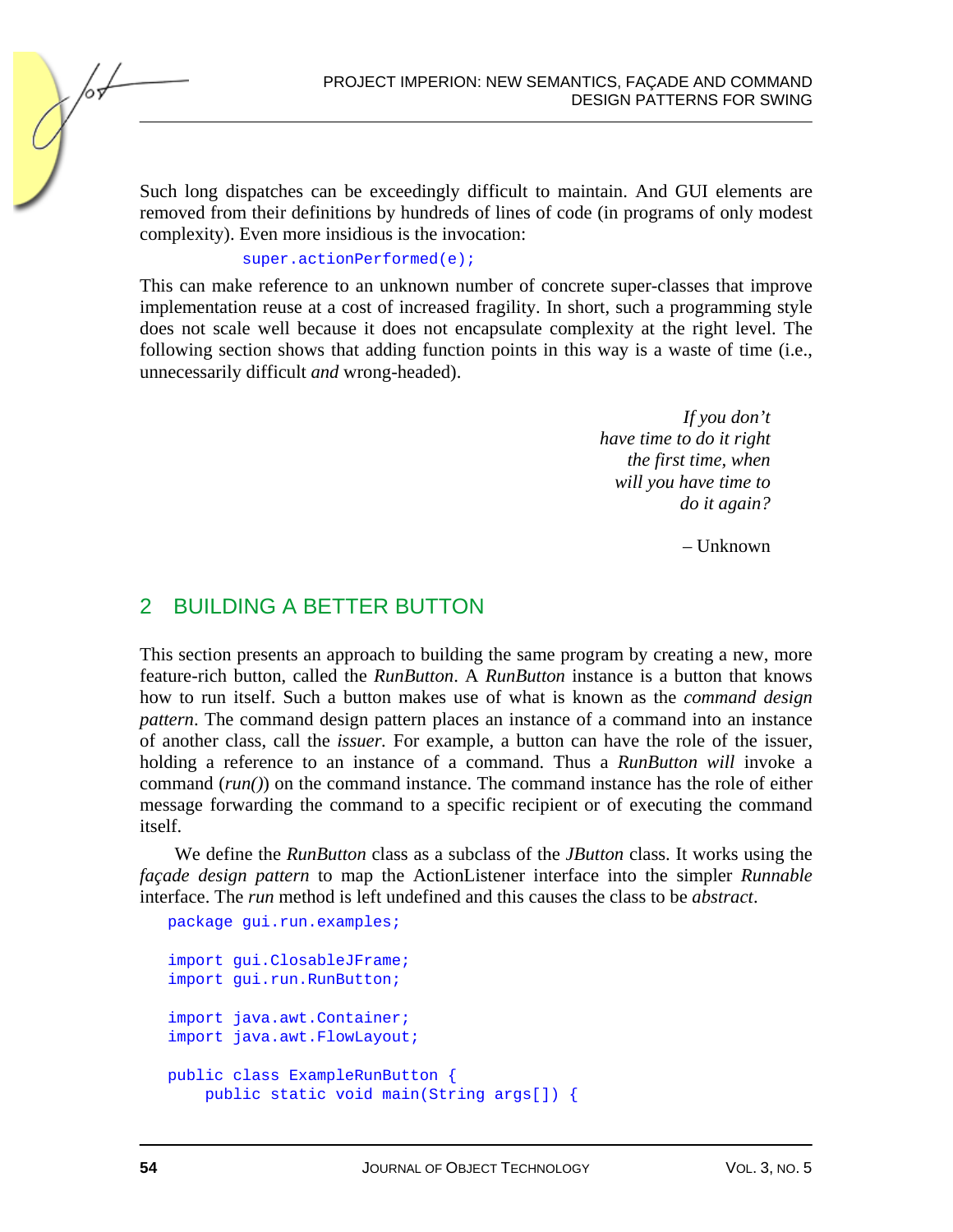```
 // anonymous inner class 
                // That uses the command pattern 
                // also uses facade pattern 
                // since the normal 
                // requires an 
               // actionListener- 
                // actionPerformed(ActionEvent e) 
                // now we just need a run method. 
                // Semantics for the runButton now include 
                // an implicit metaChar='[' 
                ClosableJFrame cf = 
                            new ClosableJFrame( 
                                        "OK-CANCEL Frame"); 
               Container c = cf.getContentPlane();
                c.setLayout(new FlowLayout()); 
           RunButton okButton = new RunButton("ok") \{ public void run() { 
                                        System.out.println(getText()); 
 } 
\} ; and the set of the set of the set of the set of the set of the set of the set of the set of the set of the set of the set of the set of the set of the set of the set of the set of the set of the set of the set of t
            okButton.setMnemonic('o'); 
            c.add(okButton); 
            RunButton cancelButton = new RunButton("cancel") { 
                                  public void run() { 
                                        System.out.println(getText()); 
 } 
\} ; and the set of the set of the set of the set of the set of the set of the set of the set of the set of the set of the set of the set of the set of the set of the set of the set of the set of the set of the set of t
            cancelButton.setMnemonic('c'); 
            c.add(cancelButton); 
               cf.setSize(200, 200); 
                cf.show(); 
          } 
}
```
The *main* method in the above code sample also produced Figure 1.

# 3 WHAT'S WRONG WITH THE STANDARD LISTENERS?

The astute reader may ask, "why start using non-standard GUI elements in the code? What's so wrong with using the command pattern without altering the interface from an *ActionListener* to a *Runnable*?" The primary problem is that there are just too many listeners to keep track of. As of j2se1.4.2, there are 68 known different interfaces that extend the *java.util.EventListener* interface. There are 234 known implementations of these interfaces in a wide variety of classes. This is too much complexity for the average programmer to keep in their head.

/or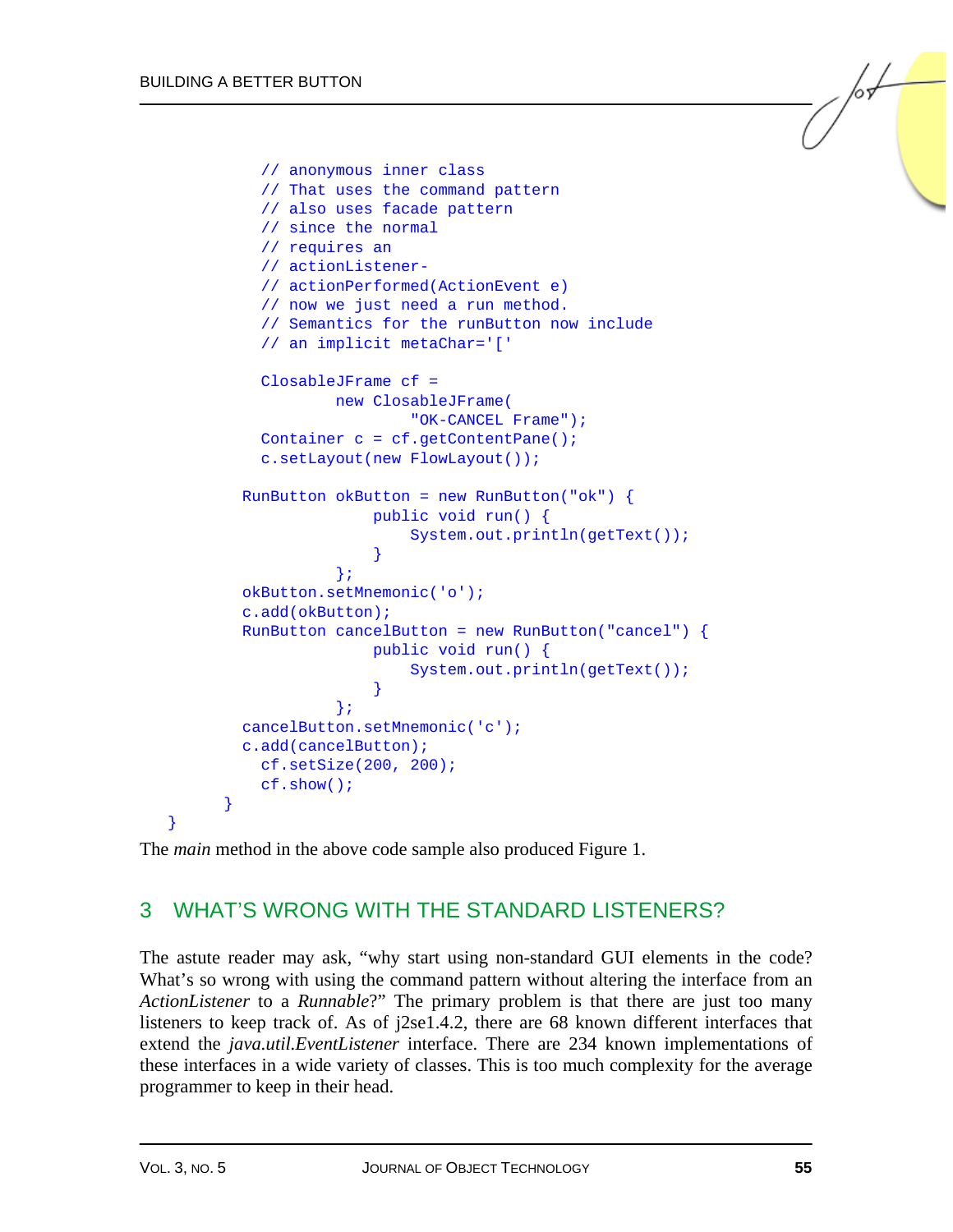Using the *Facade* design pattern we are able to map several common components to take advantage of the simpler *Runnable* interface, as shown in Figure 2.



Figure 2. Some Run Components

One of the basic questions that we must ask of a framework is: "how much complexity is too much?" If a feature set overwhelms us, then we no longer have the ability to program without constantly consulting documentation. This is a burden to the programmer. In short, simplicity is a desirable feature. By mapping several of the interfaces to the simpler *Runnable* interface, we can simplify our code. We dispense with the ability to obtain the target of the event, but, since the GUI element always knows that it is its' own target, it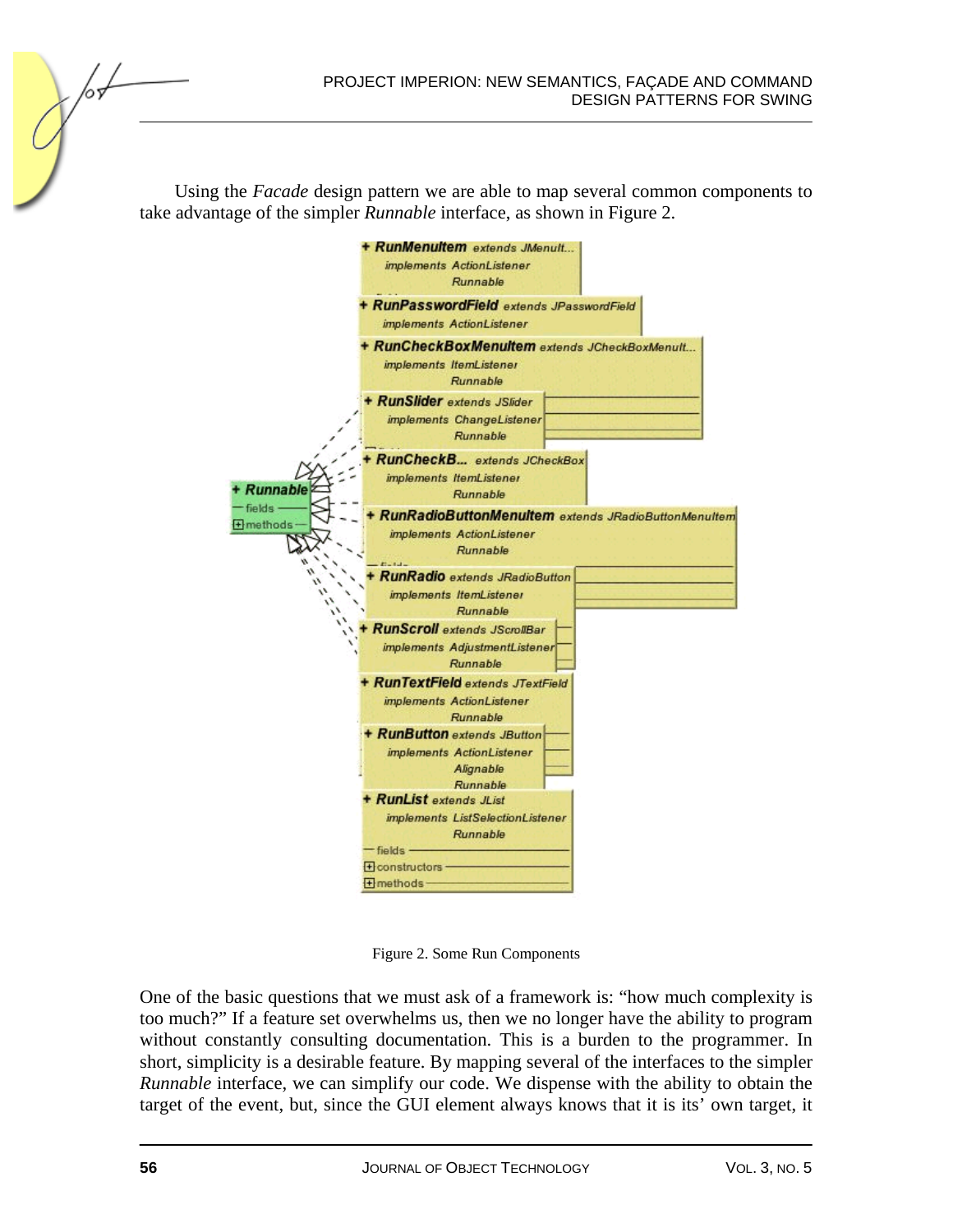no longer needs these parameters. Thus, we have made a design decision to always make use of the command pattern when invoking GUI elements in the Imperion project.

#### 4 WHY ADD KEYBOARD SHORTCUTS?

Keyboard shortcuts are often added to an interface as an afterthought. In fact, a GUI is really just a visual language for commanding a program. Adding more GUI elements to add more commands (i.e., feature points) is common practice. Programmers often ask, "Do we really need keyboard shortcuts too?". There are compelling reasons to add keyboard shortcuts, and to make these as easy as possible for the programmer to maintain them.

Screen space is consumed as a function of the number of displayed GUI elements. Even pop-up menus consume valuable screen space and make selection difficult. For example, menus with more than 10 items make scanning a list tedious. Also, many of the items may be irrelevant to the users' current need [Laurel]. This is the primary motivation for the use of a hierarchic menu. A hierarchic menu allows a grouping of items into relevant sub-menus. The danger is that the hierarchical menu becomes so deep that the user gets lost. According to Tognazzini, the hierarchical menu offers hundreds of extra options, but it takes much longer for the user to make a selection. Additionally, Tognazzini says that menu selections are generally faster than keyboard shortcuts [Tog].

As a result, it is common to associate keyboard shortcuts with GUI elements. This enables the user to decide how to invoke a process. It also can lead to faster execution of application commands by skilled users.

#### 5 WHAT IS WRONG WITH THE PRESENT KEYBOARD SHORTCUT SYSTEM?

At present, a programmer must isolate a reference to a GUI element and explicitly make an instance of a *Keystroke* that will be associated with the GUI element. Consider the following code fragment:

```
 RunButton sleepButton = new RunButton( 
                 "sleep") { 
             public void run() { 
                 System.out.println(getText()); 
 } 
         }; 
        sleepButton.setMnemonic('s');
         c.add(sleepButton); // add button to container
```
The *RunButton* instance is stored in the *sleepButton* variable. This variable is needed so that the programmer can explicitly set the mnemonic that will be associated with a button press. Such a programming practice requires that a new variable be introduced for each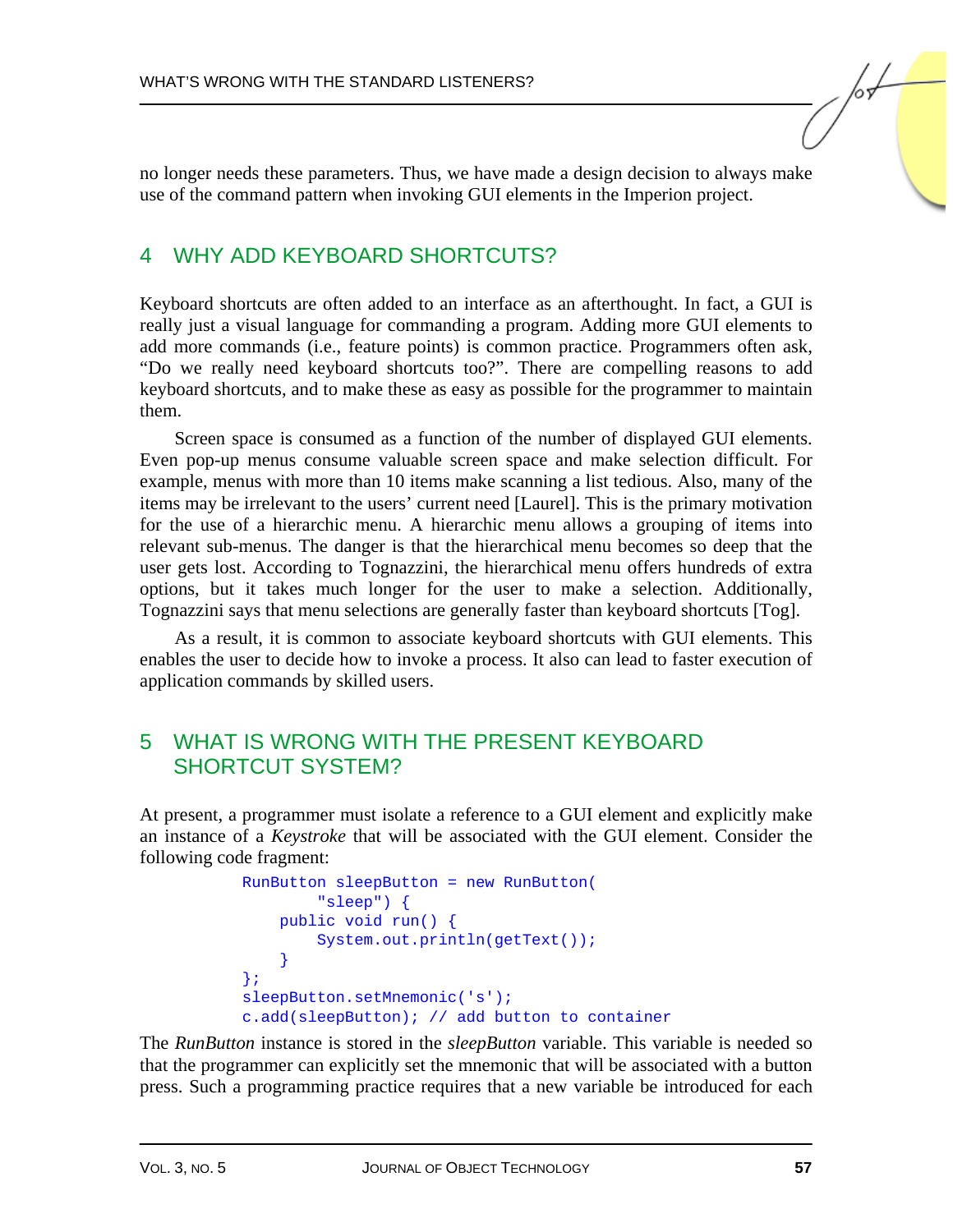PROJECT IMPERION: NEW SEMANTICS, FAÇADE AND COMMAND DESIGN PATTERNS FOR SWING

GUI element, and that it be explicitly named by the programmer. These variables have a nasty habit of propagating through the program, adding both code and complexity.

#### 6 ADDING NEW SEMANTIC MEANING TO GUI ELEMENTS

This section shows how the Imperion project adds keyboard shortcuts to GUI elements by modifying their in-line text. Consider the following code sample:

```
 c.add(new RunButton("[sleep") { 
            public void run() { 
                System.out.println("alarm!"); 
 } 
        });
```
The new *RunButton* has an *implicit* mnemonic s. The rule is that the first character after the '[' will be the mnemonic keyboard shortcut for the Imperion component. Also, that the meta-character '[' will be stripped from the final appearance of the component. The following example also produces the image shown in Figure 1:

```
package gui.run.examples; 
import gui.ClosableJFrame; 
import gui.run.RunButton; 
import java.awt.Container; 
import java.awt.FlowLayout; 
public class ExampleRunButton { 
     public static void main(String args[]) { 
         ClosableJFrame cf = 
                 new ClosableJFrame( 
                          "OK-CANCEL Frame"); 
        Container c = cf.getContentPlane();
         c.setLayout(new FlowLayout()); 
         c.add(new RunButton("[ok") { 
             public void run() { 
                 System.out.println(getText()); 
 } 
         }); 
         c.add(new RunButton("[cancel") { 
             public void run() { 
                 System.out.println(getText()); 
 } 
         }); 
         cf.setSize(200, 200); 
         cf.show(); 
 } 
}
```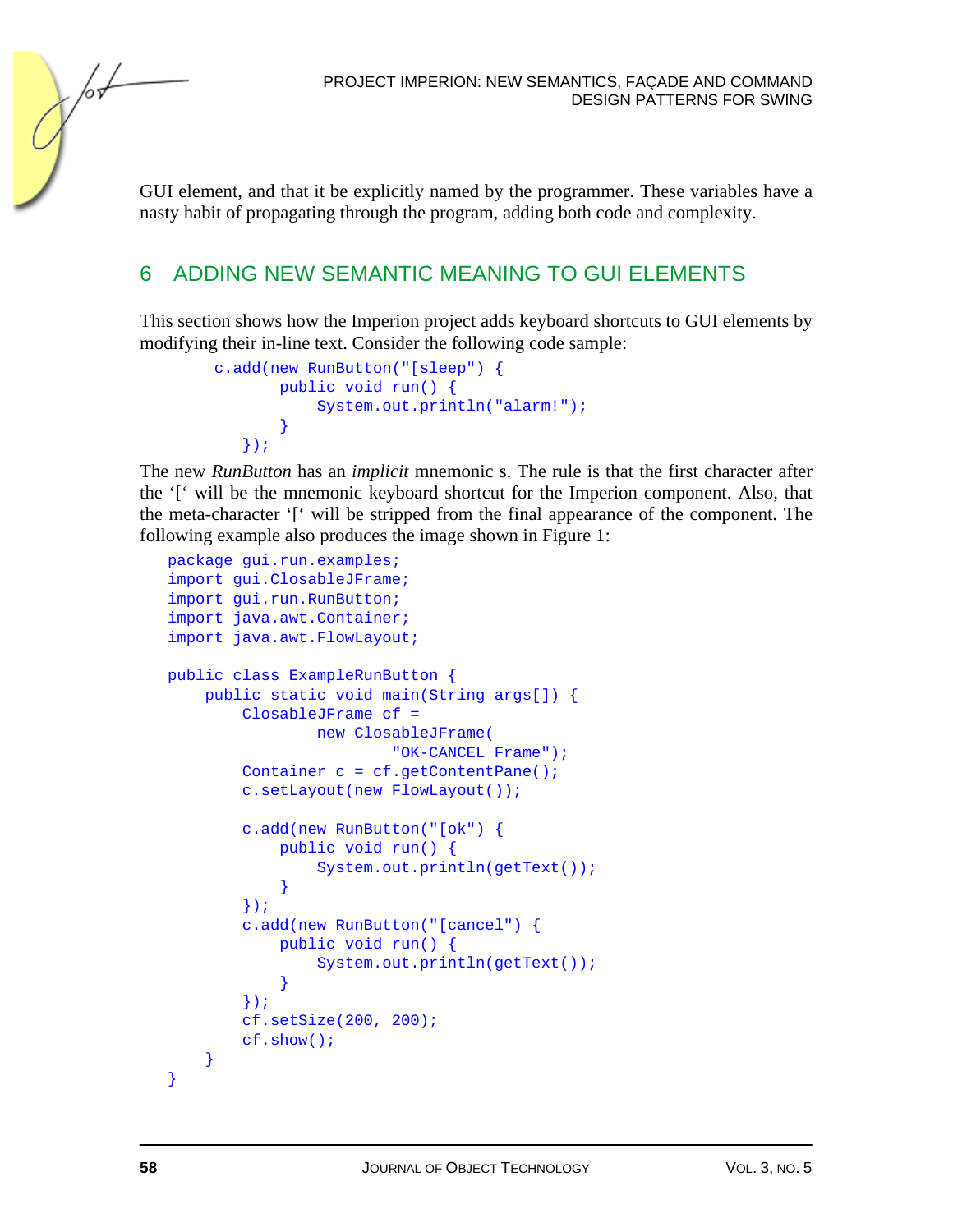A mnemonic shortcut always uses a meta character (this is not true for keyboard accelerators). For example, on Windows or a mac, the meta character is the 'alt' key. Thus, to issue the 'OK' command, the user types: "alt-o". The mnemonic shortcuts are only active in a *context*. Thus, in a hierarchic menu system, only the visible mnemonics are active. This facilitates navigation of the menus.

Mnemonic shortcuts are different from keyboard accelerators in that accelerators do not require a meta-character and they can be invoked from any context. Thus, keyboard accelerators map to visual commands in a global way. The advantage of global invocation is that you can issue commands with fewer keystrokes. The disadvantage of global invocation is that it is easier to have conflicting accelerators in the interface. For example, multiple menu items can map to the same accelerator. In such a case, the last one to be added to the GUI is the one that gets executed. In the Imperion system accelerators are defined with the begin curly brace '{' and the end curly brace '}'.

| $\mathbf{\Theta} \, \mathbf{\Theta} \, \mathbf{\Theta}$ |           | RunMenultem  |  |             |               |  |
|---------------------------------------------------------|-----------|--------------|--|-------------|---------------|--|
|                                                         | File Edit |              |  |             |               |  |
|                                                         |           | Undo ^Delete |  |             |               |  |
|                                                         | cut       | 个 介 C        |  |             |               |  |
|                                                         | draw      |              |  | rect        | て企R           |  |
|                                                         |           |              |  | square      | <b>介F12</b>   |  |
|                                                         |           |              |  | quad        | $\chi_1$      |  |
|                                                         |           |              |  | right arrow | <b>NRight</b> |  |
|                                                         |           |              |  | fat line    | ^て企L          |  |
|                                                         |           |              |  | circle      | ^C            |  |

Figure 3. RunMenuItems with Mnemonics and Accelerators

Figure 3 shows that the key strokes "ctrl-c" will draw a circle, but that "ctrl-C" will do a cut. Also, these keystrokes may be used from anywhere in the frame. Compare this with the context sensitive mnemonics that require the user type "alt-e,d,c" to obtain a circle. While more keystrokes are involved, the hierarchic nature of the mnemonics enables the organization of keystrokes according to their function. Global keyboard accelerators are more likely to collide than mnemonics. Collisions create semantic errors. For example, if "ctrl-c" was used for both the cut and the circle commands, it would only invoke the command associated with the keystroke added last. It should probably be a run-time error to add duplicate keystrokes, but Imperion will not catch the error, at present (nor, for that matter, does Swing). The following code will set up the GUI depicted in Figure 3: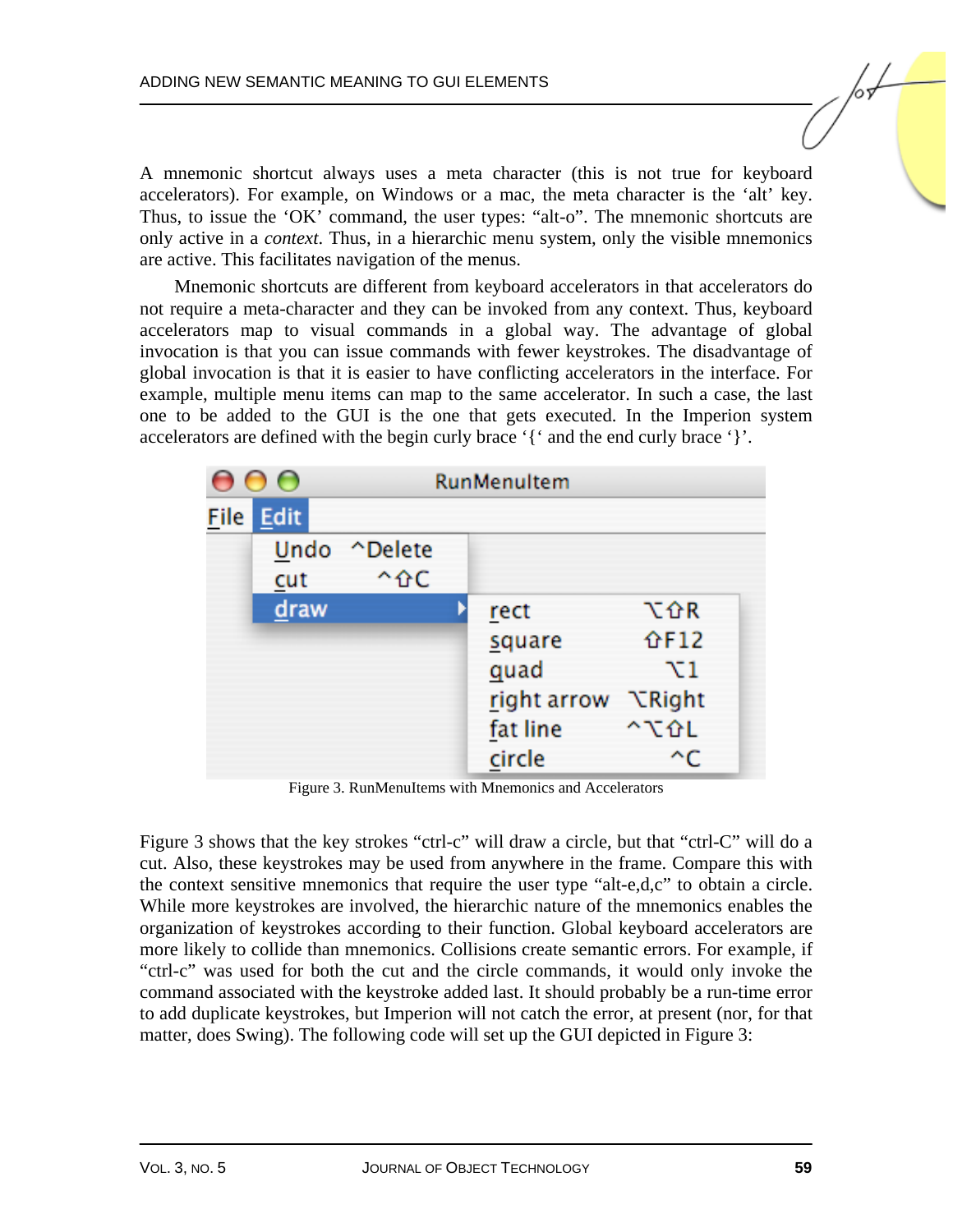```
package gui.run.examples;
import gui.ClosableJFrame; 
import gui.run.RunMenu; 
import gui.run.RunMenuItem; 
import javax.swing.JMenuBar; 
import java.awt.Container; 
public class RunMenuItemExample { 
     public static void main(String args[]) { 
        new RunMenuItemExample();
     } 
     private RunMenuItemExample() { 
         ClosableJFrame cf = new ClosableJFrame( 
                  "RunMenuItem"); 
         Container c = cf.getContentPane(); 
         cf.setJMenuBar(getMenuBar()); 
         c.setLayout(new java.awt.FlowLayout()); 
         cf.setSize(200, 200); 
         cf.setVisible(true); 
     } 
     private JMenuBar getMenuBar() { 
         JMenuBar mb = new JMenuBar(); 
         mb.add(getFileMenu()); 
         mb.add(getEditMenu()); 
         return mb; 
     } 
     private RunMenu getDrawMenu() { 
         RunMenu drawMenu = new RunMenu("[draw"); 
         drawMenu.add(new gui.run.RunMenuItem( 
                  "[rect{alt shift R}") { 
             public void run() { 
                  System.out.println(getText()); 
 } 
         }); 
         drawMenu.add(new RunMenuItem( 
                  "[square{shift F12}") { 
             public void run() { 
                  System.out.println(getText()); 
 } 
         }); 
         drawMenu.add(new RunMenuItem( 
                 "[quad[4] public void run() { 
                  System.out.println(getText());
```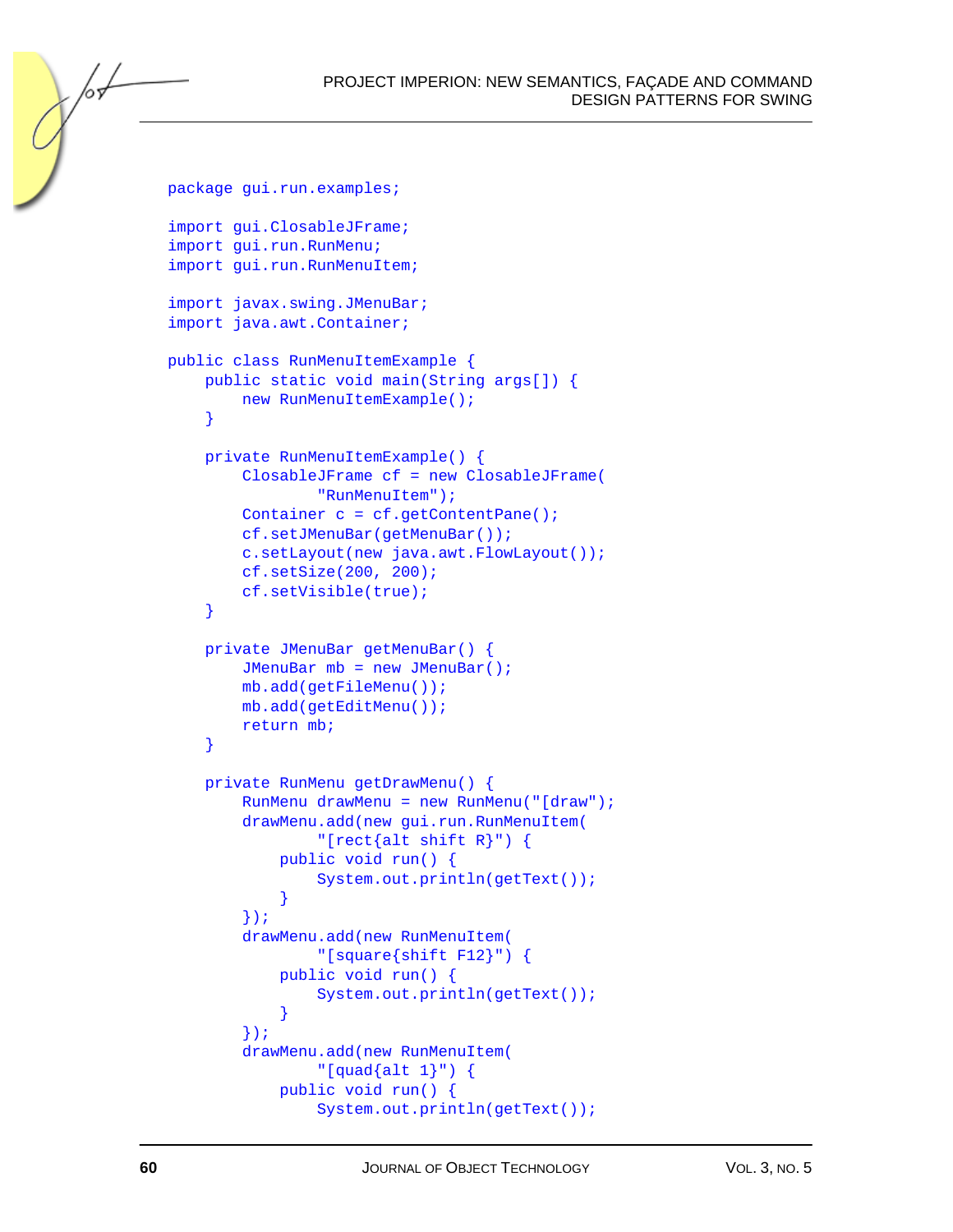```
 } 
         }); 
         drawMenu.add(new RunMenuItem( 
                 "[right arrow{alt RIGHT}") { 
             public void run() { 
                 System.out.println(getText()); 
 } 
        }); 
         drawMenu.add(new RunMenuItem( 
                 "[fat line{ctrl alt shift L}") { 
            public void run() { 
                 System.out.println(getText()); 
 } 
         }); 
         drawMenu.add(new RunMenuItem( 
                 "[circle{ctrl C}") { 
             public void run() { 
                 System.out.println(getText()); 
 } 
         }); 
         return drawMenu; 
     } 
    private RunMenu getEditMenu() { 
         RunMenu editMenu = new RunMenu("[Edit"); 
         editMenu.add(new RunMenuItem( 
                 "[Undo{control DELETE}") { 
            public void run() { 
                 System.out.println(getText()); 
 } 
         }); 
         editMenu.add(new RunMenuItem( 
                "[cut\{\text{ctrl shift C}\}") \{ public void run() { 
                 System.out.println(getText()); 
 } 
         }); 
        editMenu.add(getDrawMenu());
        return editMenu; 
     } 
    private RunMenu getFileMenu() { 
         RunMenu fileMenu = new RunMenu("[File"); 
         fileMenu.add(new RunMenuItem( 
                 "[open{alt shift X}") { 
             public void run() { 
                 System.out.println(getText()); 
 } 
         }); 
         fileMenu.add(new RunMenuItem(
```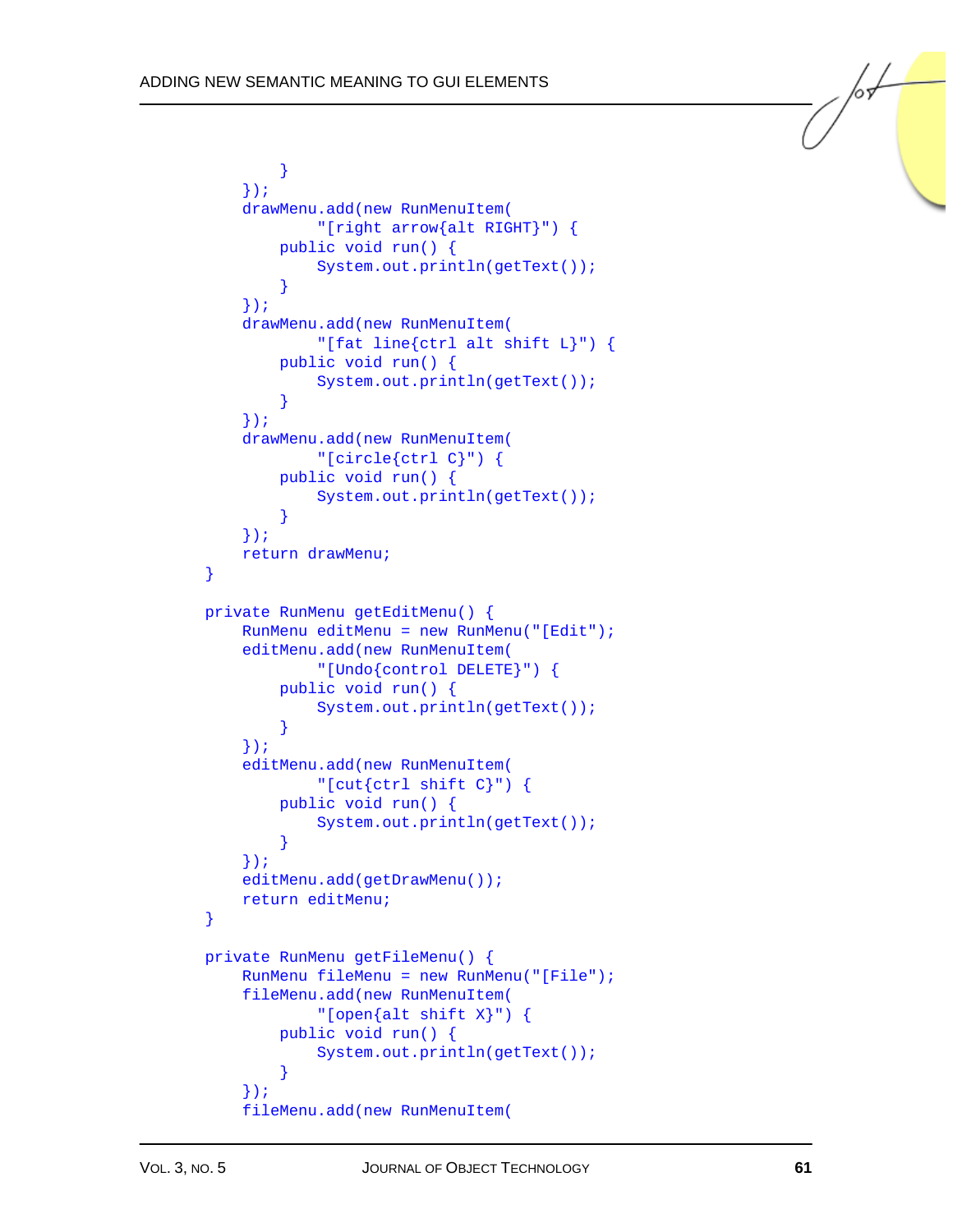```
PROJECT IMPERION: NEW SEMANTICS, FAÇADE AND COMMAND 
                           DESIGN PATTERNS FOR SWING
```

```
 "[save{alt control DELETE}") { 
             public void run() { 
                 System.out.println(getText()); 
 } 
         }); 
         fileMenu.add(new RunMenuItem( 
                 "[close{PAGE_UP}") { 
             public void run() { 
                 System.out.println(getText()); 
 } 
         }); 
         fileMenu.add(new RunMenuItem( 
                 "[export{NUMPAD0}") { 
             public void run() { 
                 System.out.println(getText()); 
 } 
         }); 
         return fileMenu; 
 } 
}
```
One important feature of the code is that the visual organization of the menus and menu items is reflected in the structure of the code. That is, one does not have to guess what the function of the *getDrawMenu* is. A logical grouping of menu item constructions into menu factory methods improves maintainability and readability. The use of the anonymous inner classes promotes short method bodies (since people don't generally like to see long anonymous inner classes). The short method bodies, in turn, promote method forwarding to the business logic (improving code reuse and promoting the separation of GUI code and business logic).

## 7 HOW DOES IMPERION DO IT?

This section describes the Imperion technique for modifying the keyboard shortcut used on a component. Consider the following constructor for the *RunMenuItem*:

```
 public RunMenuItem(String l, Icon i) { 
        super(1, i); addActionListener(this); 
        ShortcutUtils.addShortcut(this);
 }
```
At the heart of the mechanism is the invocation to *ShortcutUtils.addShortcut*.

```
 public static void addShortcut( 
           AbstractButton ab) { 
      addMnemonic(ab); 
      addAccelerator(ab); 
  }
```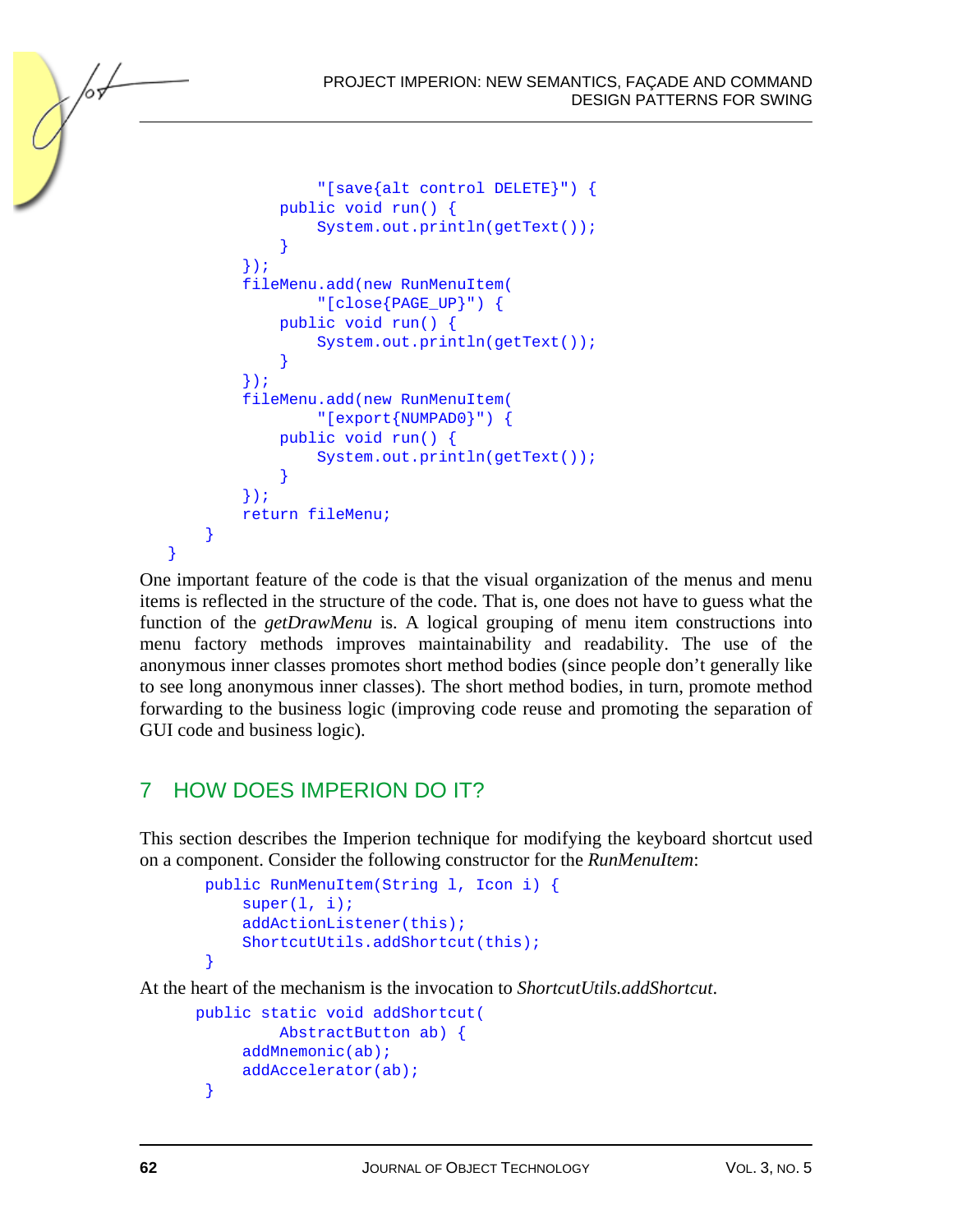The *addMnemonic* will scan for the mnemonic meta character (i.e., '[') and add the following character as a mnemonic, if the meta character is present. The *addMnemonic* method is implemented as:

```
 private static void addMnemonic( 
         AbstractButton ab) { 
    String s = ab.getText();
     if (!hasMnemonic(s)) return; 
     ab.setMnemonic(getMnemonicChar(s)); 
     ab.setText(stripMnemonicMetaChar(s)); 
 } 
 private static boolean hasMnemonic(String s) { 
    int mc = s.indexOf(META CHARACTER);
    if (-1 == mc) return false; 
    if (s.length() == mc - 1) return false;
     return true; 
 }
```
The basic idea is that *hasMnemonic* will return true only if there is a '[' present and there is a character following it. If both these conditions are met, then the character is stripped out and used to add a mnemonic. The label on the component is then reset.

#### 8 CONCLUSION

The use of the command and facade design patterns to formulate a new GUI library is not new. In fact, this was described in detail in my most recent book [Lyon 2004]. The embedding of keyboard shortcuts into the text of GUI elements using a code is not new either [Lyon 1999].

However, the combination of the facade and command patterns, along with the embedding of keyboard shortcuts into the text of GUI elements, is new.

A logical grouping of menu item constructions into menu factory methods improves maintainability and readability. The use of the anonymous inner classes promotes short method bodies (since people don't generally like to see long anonymous inner classes). The short method bodies, in turn, promote method forwarding to business logic (improving code reuse and promoting the separation of GUI code and business logic).

One of the drawbacks of the Imperion system is that the components map their actions to only a single listener (themselves). This would seem, on the surface, to be a big limitation. For example, what if many components are interested in a text-field action? I suggest that if this occurs, we are too tied to the components. That text-field should be treated as a controller in a model-view-controller design pattern. A control should alter a model. Views that are interested in the model should be observing the model, *not* the controller. It should come as no surprise, therefore, that having components listen to their own event is an easy limitation to live with. In fact, I contend that this is preferable, as it